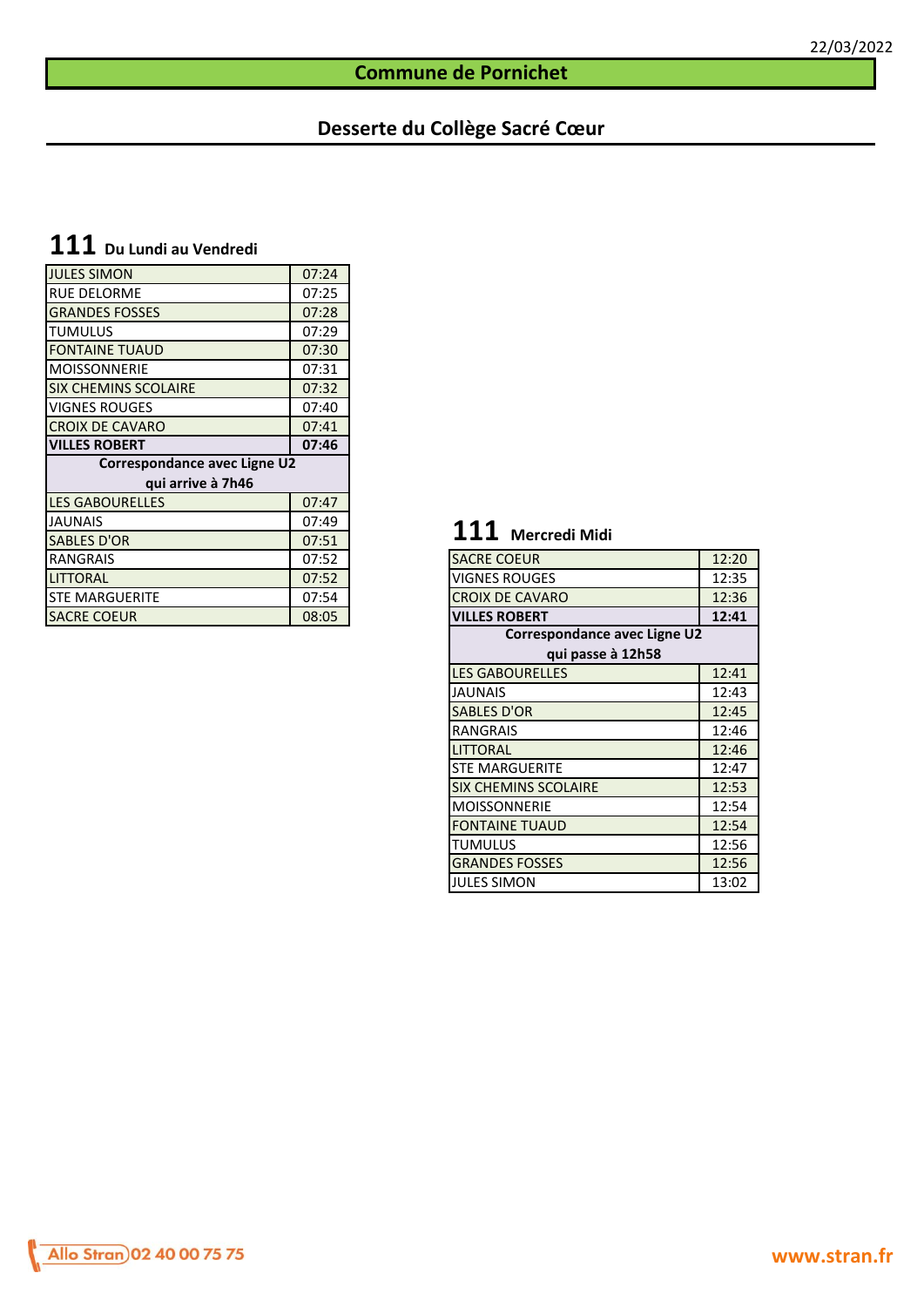# **111 Lundi - Mardi - Jeudi - Vendredi**

| <b>SACRE COEUR</b>           | 16:35 |
|------------------------------|-------|
| <b>VIGNES ROUGES</b>         | 16:49 |
| <b>CROIX DE CAVARO</b>       | 16:50 |
| <b>VILLES ROBERT</b>         | 16:54 |
| Correspondance avec ligne U2 |       |
| qui passe à 17h00            |       |
| <b>LES GABOURELLES</b>       | 16:56 |
| <b>JAUNAIS</b>               | 16:58 |
| <b>SABLES D'OR</b>           | 17:00 |
| <b>RANGRAIS</b>              | 17:01 |
| <b>LITTORAL</b>              | 17:01 |
| <b>STE MARGUERITE</b>        | 17:02 |
| <b>SIX CHEMINS SCOLAIRE</b>  | 17:08 |
| <b>MOISSONNERIE</b>          | 17:09 |
| <b>FONTAINE TUAUD</b>        | 17:09 |
| <b>TUMULUS</b>               | 17:11 |
| <b>GRANDES FOSSES</b>        | 17:11 |
| <b>CHAMPS LAMBERT</b>        | 17:14 |
| <b>LE CORMIER</b>            | 17:15 |
| <b>JULES SIMON</b>           | 17:17 |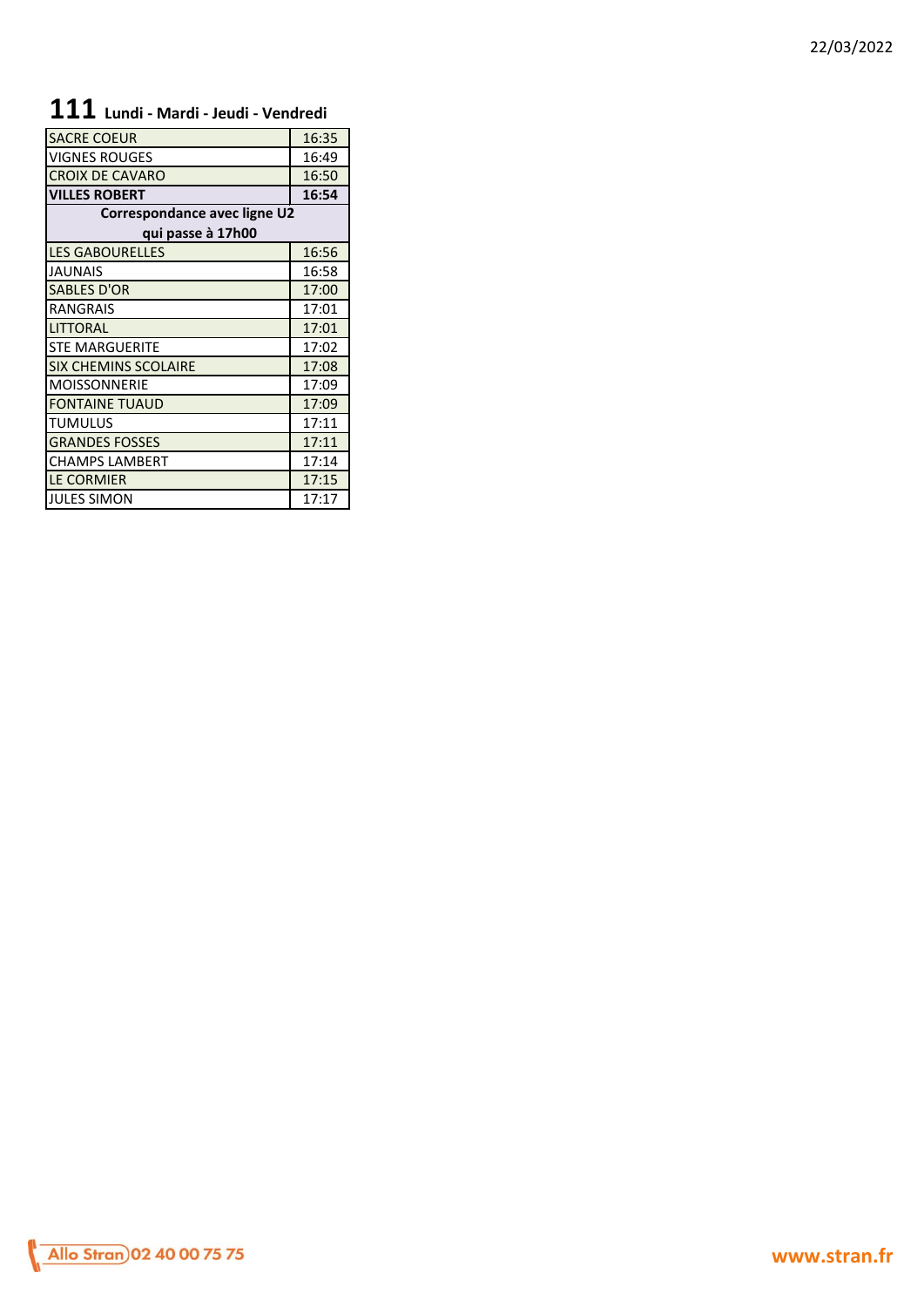### **Desserte des Etablissements de St Nazaire**

# **121 Du Lundi au Vendredi 122 Du Lundi au Vendredi**

| <b>JACQUES PREVERT</b> | 07:07 | <b>SACRE COEUR</b>         | 06:58 |
|------------------------|-------|----------------------------|-------|
| <b>JEAN MACE</b>       | 07:08 | <b>MARCHE DE PORNICHET</b> | 07:01 |
| <b>MOULIN D'ARGENT</b> | 07:08 | <b>FLAUBERT</b>            | 07:03 |
| LE GIVRE               | 07:10 | <b>LEQUERRE</b>            | 07:04 |
| <b>VIGNES ROUGES</b>   | 07:13 | <b>COLS VERTS</b>          | 07:05 |
| <b>CROIX DE CAVARO</b> | 07:14 | <b>PEPINIERE</b>           | 07:07 |
| <b>POULIGOU</b>        | 07:17 | <b>VILLES BABIN</b>        | 07:08 |
| <b>VILLES NOIRE</b>    | 07:18 | <b>STE MARGUERITE</b>      | 07:09 |
| <b>PETIT CANON</b>     | 07:20 | <b>LITTORAL</b>            | 07:09 |
| <b>SIX CHEMINS</b>     | 07:22 | <b>RANGRAIS</b>            | 07:10 |
| <b>OCEANIS</b>         | 07:24 | <b>SABLES D'OR</b>         | 07:11 |
| <b>HEINLEX</b>         | 07:25 | <b>JAUNAIS</b>             | 07:13 |
| <b>BOULETTERIE</b>     | 07:25 | <b>LES GABOURELLES</b>     | 07:14 |
| <b>PIERRE NORANGE</b>  | 07:27 | <b>COURTIL BRECARD</b>     | 07:16 |
| <b>SUNDERLAND</b>      | 07:29 | <b>CREPELET</b>            | 07:16 |
| <b>BERTHELOT</b>       | 07:30 | <b>DUMONT D'URVILLE</b>    | 07:16 |
| <b>LAENNEC</b>         | 07:30 | <b>VILLES BOUSSEAU</b>     | 07:17 |
| <b>TRANCHEE</b>        | 07:32 | PONT D'Y                   | 07:17 |
| <b>SAINT LOUIS</b>     | 07:38 | <b>HAUT BRANCIEUX</b>      | 07:18 |
| JARDIN DES PLANTES     | 07:40 | <b>BOLLARDIERE</b>         | 07:19 |
| <b>MAUDES</b>          | 07:43 | <b>SIRIFF</b>              | 07:19 |
| <b>RUE DE LA PAIX</b>  | 07:45 | <b>OCEANIS</b>             | 07:21 |

| <b>JACQUES PREVERT</b>    | 07:07 | <b>SACRE COEUR</b>                         | 06:58 |
|---------------------------|-------|--------------------------------------------|-------|
| <b>JEAN MACE</b>          | 07:08 | MARCHE DE PORNICHET                        | 07:01 |
| <b>MOULIN D'ARGENT</b>    | 07:08 | <b>FLAUBERT</b>                            | 07:03 |
| <b>LE GIVRE</b>           | 07:10 | <b>LEQUERRE</b>                            | 07:04 |
| <b>VIGNES ROUGES</b>      | 07:13 | <b>COLS VERTS</b>                          | 07:05 |
| <b>CROIX DE CAVARO</b>    | 07:14 | <b>PEPINIERE</b>                           | 07:07 |
| <b>POULIGOU</b>           | 07:17 | <b>VILLES BABIN</b>                        | 07:08 |
| <b>VILLES NOIRE</b>       | 07:18 | <b>STE MARGUERITE</b>                      | 07:09 |
| PETIT CANON               | 07:20 | <b>LITTORAL</b>                            | 07:09 |
| <b>SIX CHEMINS</b>        | 07:22 | <b>RANGRAIS</b>                            | 07:10 |
| <b>OCEANIS</b>            | 07:24 | <b>SABLES D'OR</b>                         | 07:11 |
| <b>HEINLEX</b>            | 07:25 | <b>JAUNAIS</b>                             | 07:13 |
| <b>BOULETTERIE</b>        | 07:25 | <b>LES GABOURELLES</b>                     | 07:14 |
| PIERRE NORANGE            | 07:27 | <b>COURTIL BRECARD</b>                     | 07:16 |
| SUNDERLAND                | 07:29 | <b>CREPELET</b>                            | 07:16 |
| <b>BERTHELOT</b>          | 07:30 | <b>DUMONT D'URVILLE</b>                    | 07:16 |
| <b>LAENNEC</b>            | 07:30 | <b>VILLES BOUSSEAU</b>                     | 07:17 |
| <b>TRANCHEE</b>           | 07:32 | PONT D'Y                                   | 07:17 |
| <b>SAINT LOUIS</b>        | 07:38 | <b>HAUT BRANCIEUX</b>                      | 07:18 |
| <b>JARDIN DES PLANTES</b> | 07:40 | <b>BOLLARDIERE</b>                         | 07:19 |
| <b>MAUDES</b>             | 07:43 | <b>SIRIFF</b>                              | 07:19 |
| <b>RUE DE LA PAIX</b>     | 07:45 | <b>OCEANIS</b>                             | 07:21 |
|                           |       | * Correspondance avec Circuit 121 pour les |       |
|                           |       |                                            |       |
|                           |       | établissements du Centre Ville.            |       |
|                           |       | <b>HEINLEX</b>                             | 07:22 |
|                           |       | <b>BOULETTERIE</b>                         | 07:23 |
|                           |       | <b>PIERRE NORANGE</b>                      | 07:26 |
|                           |       | SUNDERLAND                                 | 07:28 |
|                           |       | <b>BERTHELOT</b>                           | 07:29 |
|                           |       | LAENNEC                                    | 07:30 |

# **123 Du Lundi au Vendredi**

| <b>TENNIS</b>                     | 07:02 |  |  |
|-----------------------------------|-------|--|--|
| AV. DE L'ISLE                     | 07:04 |  |  |
| <b>SAINT SEBASTIEN</b>            | 07:05 |  |  |
| <b>HECQUEUX</b>                   | 07:07 |  |  |
| <b>REDONNEES</b>                  | 07:08 |  |  |
| <b>BOIS DE LA GREE</b>            | 07:09 |  |  |
| <b>ROGAGLOTTE</b>                 | 07:12 |  |  |
| <b>VILLES BLAIS</b>               | 07:14 |  |  |
| <b>RELAI NATURE</b>               | 07:16 |  |  |
| <b>LES FORGES</b>                 | 07:18 |  |  |
| <b>QUATRE VENTS</b>               | 07:20 |  |  |
| <b>SUNDERLAND</b>                 | 07:30 |  |  |
| * Correspondance avec HélYce vers |       |  |  |
| P. NORANGE et HEINLEX.            |       |  |  |
| <b>BERTHELOT</b>                  | 07:31 |  |  |
| <b>LAENNEC</b>                    | 07:32 |  |  |
| <b>TRANCHEE</b>                   | 07:33 |  |  |
| <b>JARDIN DES PLANTES</b>         | 07:37 |  |  |
| <b>MAUDES</b>                     | 07:39 |  |  |
| <b>RUE DE LA PAIX</b>             | 07:41 |  |  |
| <b>REPUBLIQUE</b>                 | 07:43 |  |  |
| GARE SNCF - Q5                    | 07:45 |  |  |
| LE PLESSIS SCOLAIRE               | 07:50 |  |  |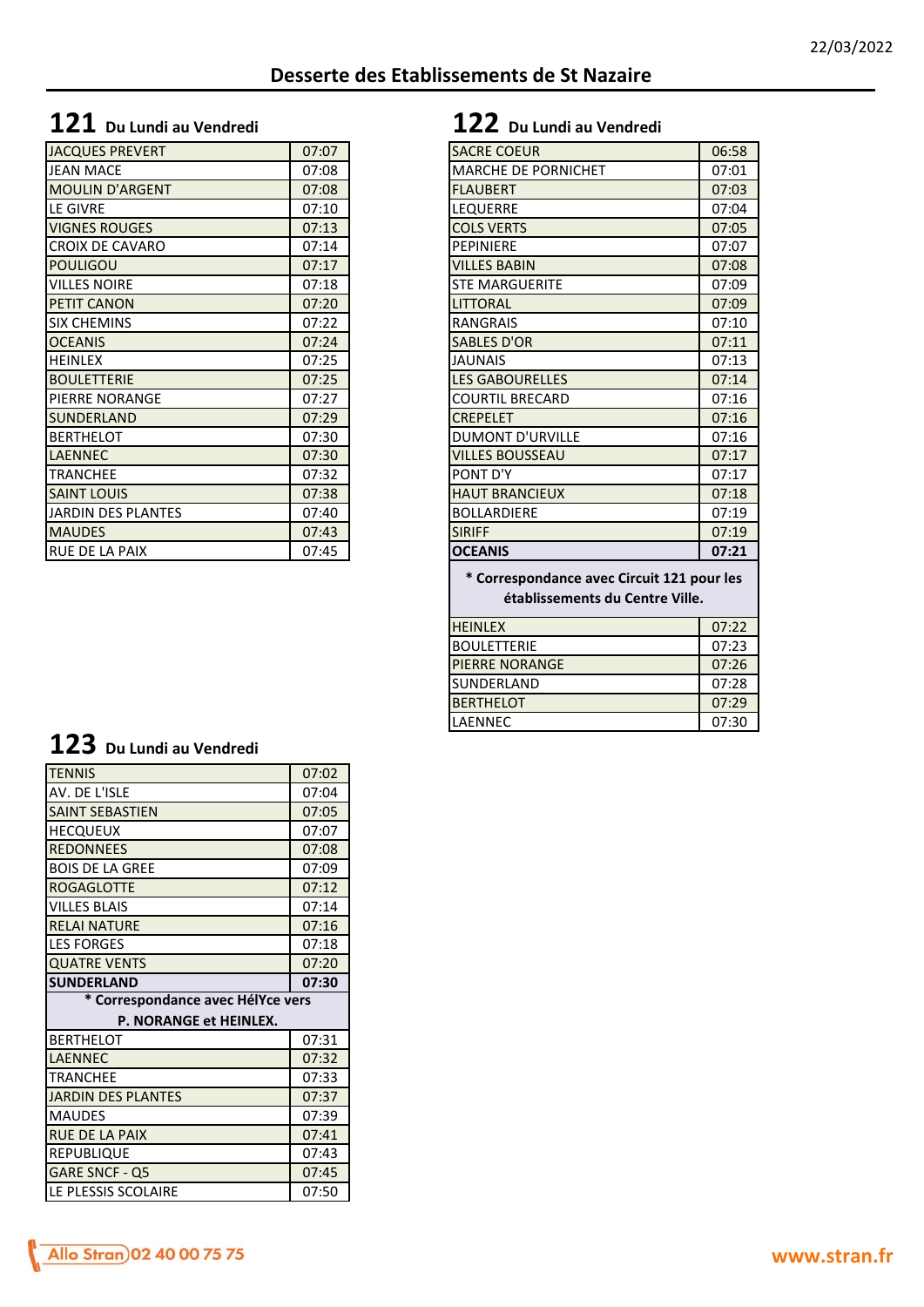# **124 Du Lundi au Vendredi**

| <b>QUATRE VENTS (ROUTE DES FORGES)</b> | 07:24 |                                  |       |
|----------------------------------------|-------|----------------------------------|-------|
| <b>LES FORGES</b>                      | 07:25 |                                  |       |
| <b>RELAI NATURE</b>                    | 07:26 |                                  |       |
| <b>VILLES BLAIS</b>                    | 07:27 |                                  |       |
| <b>ROGAGLOTTE</b>                      | 07:30 |                                  |       |
| <b>BOIS DE LA GREE</b>                 | 07:32 |                                  |       |
| <b>REDONNEES</b>                       | 07:32 |                                  |       |
| <b>HECQUEUX</b>                        | 07:34 |                                  |       |
| <b>SAINT SEBASTIEN</b>                 | 07:35 |                                  |       |
| AV. DE L'ISLE                          | 07:37 |                                  |       |
| <b>TENNIS</b>                          | 07:40 |                                  |       |
| <b>MARCHE DE PORNICHET</b>             | 07:42 |                                  |       |
| <b>FLAUBERT</b>                        | 07:43 |                                  |       |
| <b>LEQUERRE</b>                        | 07:44 |                                  |       |
| <b>COLS VERTS</b>                      | 07:44 | $\bf 125\,$ Du Lundi au Vendredi |       |
| PEPINIERE                              | 07:45 | <b>SACRE COEUR</b>               | 08:12 |
| <b>VILLES BABIN</b>                    | 07:46 | <b>MARCHE DE PORNICHET</b>       | 08:15 |
| <b>MOULIN D'ARGENT</b>                 | 07:47 | <b>TENNIS</b>                    | 08:16 |
| LE GIVRE                               | 07:47 | AV. DE L'ISLE                    | 08:17 |
| <b>VIGNES ROUGES</b>                   | 07:49 | <b>SAINT SEBASTIEN</b>           | 08:18 |
| <b>CROIX DE CAVARO</b>                 | 07:50 | <b>JACQUES PREVERT</b>           | 08:18 |
| <b>VILLES ROBERT</b>                   | 07:53 | <b>JEAN MACE</b>                 | 08:19 |
| <b>COURTIL BRECARD</b>                 | 07:54 | <b>MOULIN D'ARGENT</b>           | 08:20 |
| <b>CREPELET</b>                        | 07:54 | LE GIVRE                         | 08:21 |
| <b>DUMONT D'URVILLE</b>                | 07:55 | POULIGOU                         | 08:21 |
| <b>VILLES BOUSSEAU</b>                 | 07:56 | <b>VILLES NOIRE</b>              | 08:22 |
| PONT D'Y                               | 07:57 | PETIT CANON                      | 08:23 |
| <b>HAUT BRANCIEUX</b>                  | 07:58 | <b>SIX CHEMINS</b>               | 08:27 |
| <b>BOLLARDIERE</b>                     | 07:59 | <b>OCEANIS</b>                   | 08:30 |
| <b>SIRIFF</b>                          | 08:00 | <b>HEINLEX</b>                   | 08:31 |
| <b>AFPA</b>                            | 08:02 | <b>BOULETTERIE</b>               | 08:32 |
| <b>VECQUERIE-VINÇON</b>                | 08:04 | <b>PIERRE NORANGE</b>            | 08:35 |
| <b>SAINT LOUIS</b>                     | 08:10 | SUNDERLAND                       | 08:37 |
| JARDIN DES PLANTES                     | 08:11 | PLAISANCE COUBERTIN              | 08:39 |
| <b>MAUDES</b>                          | 08:13 | <b>CITE SCOLAIRE</b>             | 08:41 |
| RUE DE LA PAIX                         | 08:15 | <b>PARC PAYSAGER</b>             | 08:42 |

#### 22/03/2022

# **125 Du Lundi au Vendredi**

| <b>SACRE COEUR</b>         | 08:12 |
|----------------------------|-------|
| <b>MARCHE DE PORNICHET</b> | 08:15 |
| <b>TENNIS</b>              | 08:16 |
| AV. DE L'ISLE              | 08:17 |
| <b>SAINT SEBASTIEN</b>     | 08:18 |
| <b>JACQUES PREVERT</b>     | 08:18 |
| <b>JEAN MACE</b>           | 08:19 |
| <b>MOULIN D'ARGENT</b>     | 08:20 |
| <b>LE GIVRE</b>            | 08:21 |
| <b>POULIGOU</b>            | 08:21 |
| <b>VILLES NOIRE</b>        | 08:22 |
| PETIT CANON                | 08:23 |
| <b>SIX CHEMINS</b>         | 08:27 |
| <b>OCEANIS</b>             | 08:30 |
| <b>HEINLEX</b>             | 08:31 |
| <b>BOULETTERIE</b>         | 08:32 |
| PIERRE NORANGE             | 08:35 |
| SUNDERLAND                 | 08:37 |
| <b>PLAISANCE COUBERTIN</b> | 08:39 |
| <b>CITE SCOLAIRE</b>       | 08:41 |
| <b>PARC PAYSAGER</b>       | 08:42 |
| <b>SAINT LOUIS</b>         | 08:44 |
| <b>JARDIN DES PLANTES</b>  | 08:45 |
| <b>MAUDES</b>              | 08:46 |
| <b>RUE DE LA PAIX</b>      | 08:47 |
| <b>REPUBLIQUE</b>          | 08:49 |
| GARE SNCF - Q5             | 08:50 |
| LE PLESSIS SCOLAIRE        | 08:55 |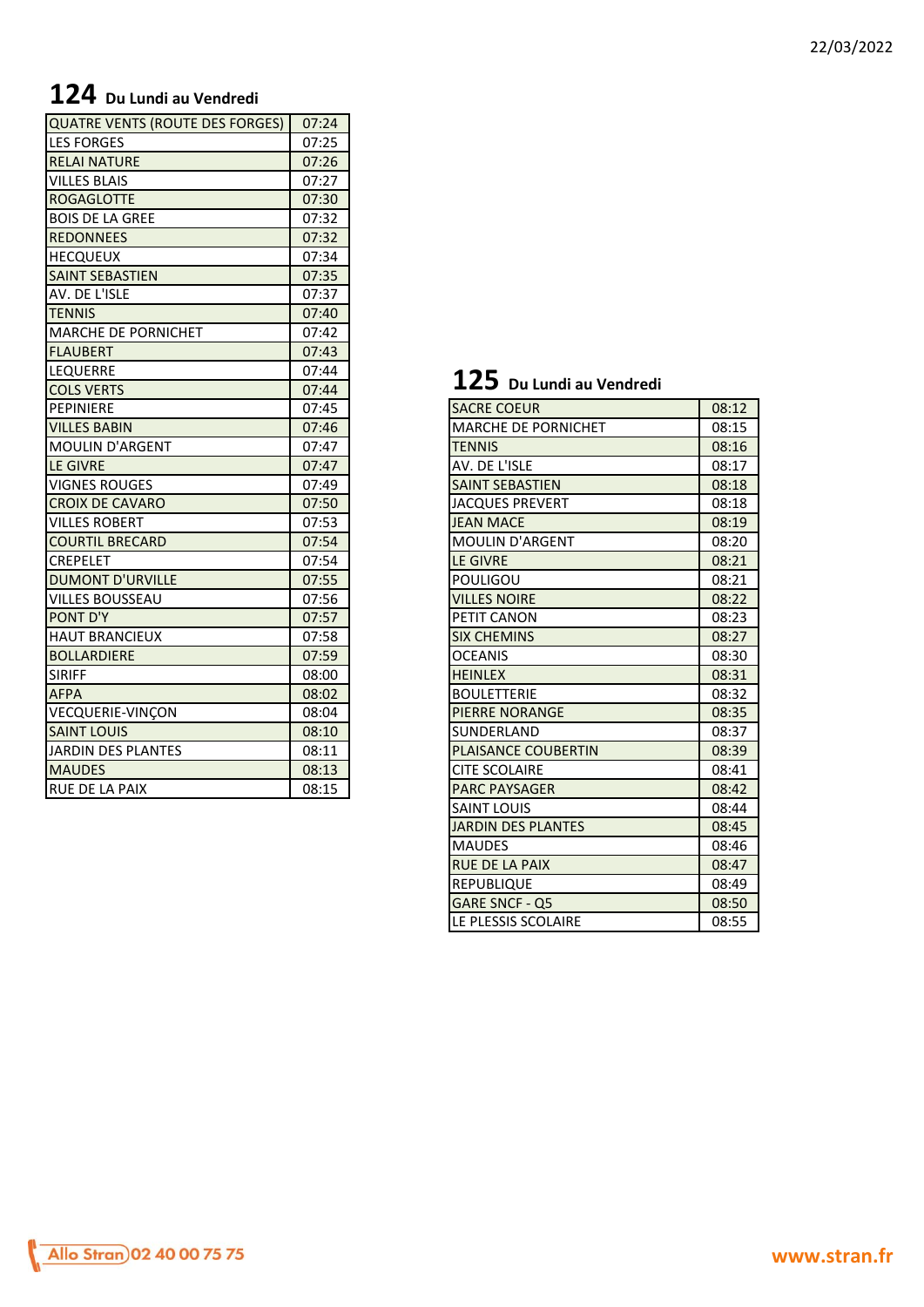| <b>RUE DE LA PAIX</b>      | 15:48 | <b>RUE DE LA PAIX</b>     | 16:48 |
|----------------------------|-------|---------------------------|-------|
| <b>MAUDES</b>              | 15:49 | <b>MAUDES</b>             | 16:49 |
| <b>JARDIN DES PLANTES</b>  | 15:50 | <b>JARDIN DES PLANTES</b> | 16:50 |
| <b>SAINT LOUIS</b>         | 15:52 | <b>SAINT LOUIS</b>        | 16:52 |
| <b>TRANCHEE</b>            | 15:56 | <b>TRANCHEE</b>           | 16:56 |
| LAENNEC                    | 15:58 | LAENNEC                   | 16:57 |
| <b>BERTHELOT</b>           | 15:59 | <b>BERTHELOT</b>          | 16:58 |
| SUNDERLAND                 | 16:00 | SUNDERLAND                | 16:59 |
| <b>PIERRE NORANGE</b>      | 16:02 | <b>PIERRE NORANGE</b>     | 17:01 |
| <b>BOULETTERIE</b>         | 16:05 | <b>BOULETTERIE</b>        | 17:05 |
| <b>HEINLEX</b>             | 16:06 | <b>HEINLEX</b>            | 17:06 |
| <b>OCEANIS</b>             | 16:08 | <b>OCEANIS</b>            | 17:08 |
| <b>SIX CHEMINS</b>         | 16:09 | <b>SIRIFF</b>             | 17:08 |
| PETIT CANON                | 16:12 | <b>BOLLARDIERE</b>        | 17:09 |
| <b>VILLES NOIRE</b>        | 16:12 | <b>HAUT BRANCIEUX</b>     | 17:09 |
| <b>POULIGOU</b>            | 16:13 | PONT D'Y                  | 17:10 |
| <b>LE GIVRE</b>            | 16:13 | <b>VILLES BOUSSEAU</b>    | 17:11 |
| <b>MOULIN D'ARGENT</b>     | 16:14 | <b>DUMONT D'URVILLE</b>   | 17:11 |
| <b>JEAN MACE</b>           | 16:15 | <b>CREPELET</b>           | 17:11 |
| <b>JACQUES PREVERT</b>     | 16:16 | <b>COURTIL BRECARD</b>    | 17:12 |
| <b>SAINT SEBASTIEN</b>     | 16:16 | <b>LES GABOURELLES</b>    | 17:13 |
| AV. DE L'ISLE              | 16:18 | <b>JAUNAIS</b>            | 17:14 |
| <b>TENNIS</b>              | 16:20 | <b>SABLES D'OR</b>        | 17:16 |
| <b>MARCHE DE PORNICHET</b> | 16:22 | <b>RANGRAIS</b>           | 17:16 |
| <b>SACRE COEUR</b>         | 16:25 | <b>LITTORAL</b>           | 17:17 |
|                            |       |                           |       |

# **153 Lundi - Mardi - Jeudi - Vendredi**

| <b>RUE DE LA PAIX</b>      | 16:48 |
|----------------------------|-------|
| <b>MAUDES</b>              | 16:49 |
| JARDIN DES PLANTES         | 16:50 |
| <b>SAINT LOUIS</b>         | 16:52 |
| <b>TRANCHEE</b>            | 16:57 |
| LAENNEC                    | 16:59 |
| <b>BERTHELOT</b>           | 17:00 |
| <b>SUNDERLAND</b>          | 17:00 |
| Correspondance avec HélYce |       |
| <b>QUATRE VENTS</b>        | 17:11 |
| <b>LES FORGES</b>          | 17:12 |
| <b>RELAI NATURE</b>        | 17:13 |
| <b>VILLES BLAIS</b>        | 17:16 |
| <b>ROGAGLOTTE</b>          | 17:19 |
| <b>BOIS DE LA GREE</b>     | 17:21 |
| <b>REDONNEES</b>           | 17:22 |
| <b>HECQUEUX</b>            | 17:24 |
| <b>PETIT CANON</b>         | 17:26 |
| <b>VILLES NOIRE</b>        | 17:27 |
| <b>POULIGOU</b>            | 17:28 |
| <b>VIGNES ROUGES</b>       | 17:29 |
| <b>CROIX DE CAVARO</b>     | 17:30 |
| <b>LE GIVRE</b>            | 17:32 |
| <b>MOULIN D'ARGENT</b>     | 17:33 |
| <b>JEAN MACE</b>           | 17:33 |
| <b>JACQUES PREVERT</b>     | 17:34 |
| <b>SAINT SEBASTIEN</b>     | 17:35 |
| AV. DE L'ISLE              | 17:36 |
| <b>TENNIS</b>              | 17:37 |
| <b>MARCHE DE PORNICHET</b> | 17:39 |
| CACDE COELID               | 17:45 |
|                            |       |

# **151 Lundi - Mardi - Jeudi - Vendredi 152 Lundi - Mardi - Jeudi - Vendredi**

| <b>RUE DE LA PAIX</b>      | 16:48 |
|----------------------------|-------|
| <b>MAUDES</b>              | 16:49 |
| <b>JARDIN DES PLANTES</b>  | 16:50 |
| <b>SAINT LOUIS</b>         | 16:52 |
| <b>TRANCHEE</b>            | 16:56 |
| LAENNEC                    | 16:57 |
| <b>BERTHELOT</b>           | 16:58 |
| SUNDERLAND                 | 16:59 |
| <b>PIERRE NORANGE</b>      | 17:01 |
| <b>BOULETTERIE</b>         | 17:05 |
| <b>HEINLEX</b>             | 17:06 |
| <b>OCEANIS</b>             | 17:08 |
| <b>SIRIFF</b>              | 17:08 |
| <b>BOLLARDIERE</b>         | 17:09 |
| <b>HAUT BRANCIEUX</b>      | 17:09 |
| PONT D'Y                   | 17:10 |
| <b>VILLES BOUSSEAU</b>     | 17:11 |
| <b>DUMONT D'URVILLE</b>    | 17:11 |
| <b>CREPELET</b>            | 17:11 |
| <b>COURTIL BRECARD</b>     | 17:12 |
| <b>LES GABOURELLES</b>     | 17:13 |
| <b>JAUNAIS</b>             | 17:14 |
| <b>SABLES D'OR</b>         | 17:16 |
| <b>RANGRAIS</b>            | 17:16 |
| <b>LITTORAL</b>            | 17:17 |
| <b>STE MARGUERITE</b>      | 17:18 |
| <b>VILLES BABIN</b>        | 17:19 |
| <b>PEPINIERE</b>           | 17:20 |
| <b>COLS VERTS</b>          | 17:21 |
| LEQUERRE                   | 17:23 |
| <b>FLAUBERT</b>            | 17:24 |
| <b>MARCHE DE PORNICHET</b> | 17:28 |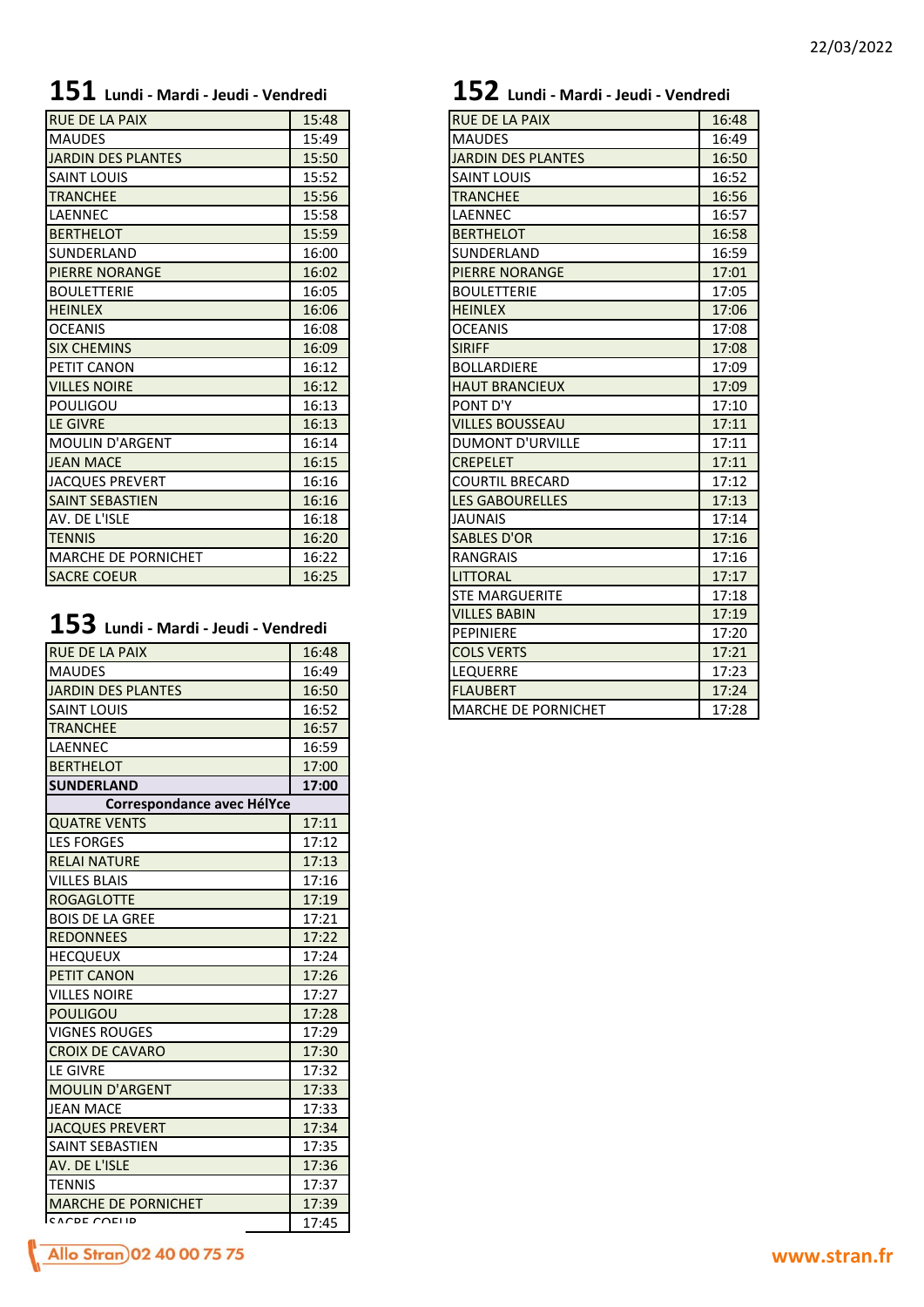# **154 Lundi - Mardi - Jeudi - Vendredi**

| <b>RUE DE LA PAIX</b>      | 17:45 |                                        |       |
|----------------------------|-------|----------------------------------------|-------|
| <b>MAUDES</b>              | 17:47 |                                        |       |
| JARDIN DES PLANTES         | 17:49 |                                        |       |
| <b>SAINT LOUIS</b>         | 17:52 |                                        |       |
| <b>TRANCHEE</b>            | 17:56 |                                        |       |
| <b>LAENNEC</b>             | 17:58 |                                        |       |
| <b>BERTHELOT</b>           | 17:59 |                                        |       |
| <b>SUNDERLAND</b>          | 18:00 |                                        |       |
| <b>PIERRE NORANGE</b>      | 18:02 |                                        |       |
| <b>BOULETTERIE</b>         | 18:06 |                                        |       |
| <b>HEINLEX</b>             | 18:07 |                                        |       |
| <b>OCEANIS</b>             | 18:09 |                                        |       |
| <b>SIRIFF</b>              | 18:10 |                                        |       |
| <b>BOLLARDIERE</b>         | 18:10 | $155$ Lundi - Mardi - Jeudi - Vendredi |       |
| <b>HAUT BRANCIEUX</b>      | 18:11 | <b>RUE DE LA PAIX</b>                  | 17:45 |
| PONT D'Y                   | 18:12 | <b>MAUDES</b>                          | 17:47 |
| <b>VILLES BOUSSEAU</b>     | 18:12 | <b>JARDIN DES PLANTES</b>              | 17:49 |
| <b>DUMONT D'URVILLE</b>    | 18:13 | <b>SAINT LOUIS</b>                     | 17:52 |
| <b>CREPELET</b>            | 18:13 | <b>TRANCHEE</b>                        | 17:58 |
| <b>ICOURTIL BRECARD</b>    | 18:14 | LAENNEC                                | 18:00 |
| <b>LES GABOURELLES</b>     | 18:15 | <b>BERTHELOT</b>                       | 18:01 |
| <b>JAUNAIS</b>             | 18:17 | <b>SUNDERLAND</b>                      | 18:02 |
| <b>SABLES D'OR</b>         | 18:19 | Correspondance avec HélYce             |       |
| <b>RANGRAIS</b>            | 18:20 | <b>QUATRE VENTS</b>                    | 18:15 |
| <b>LITTORAL</b>            | 18:20 | <b>LES FORGES</b>                      | 18:16 |
| <b>STE MARGUERITE</b>      | 18:22 | <b>RELAI NATURE</b>                    | 18:17 |
| <b>VILLES BABIN</b>        | 18:22 | <b>VILLES BLAIS</b>                    | 18:19 |
| PEPINIERE                  | 18:23 | <b>ROGAGLOTTE</b>                      | 18:21 |
| <b>COLS VERTS</b>          | 18:24 | <b>BOIS DE LA GREE</b>                 | 18:23 |
| <b>LEQUERRE</b>            | 18:25 | <b>REDONNEES</b>                       | 18:23 |
| <b>FLAUBERT</b>            | 18:26 | <b>HECQUEUX</b>                        | 18:25 |
| <b>MARCHE DE PORNICHET</b> | 18:29 | PETIT CANON                            | 18:27 |
| <b>SACRE COEUR</b>         | 18:34 | <b>VILLES NOIRE</b>                    | 18:28 |

# **155 Lundi - Mardi - Jeudi - Vendredi**

| <b>HAUT BRANCIEUX</b>      | 18:11 | <b>RUE DE LA PAIX</b>      | 17:45 |
|----------------------------|-------|----------------------------|-------|
| PONT D'Y                   | 18:12 | <b>MAUDES</b>              | 17:47 |
| <b>VILLES BOUSSEAU</b>     | 18:12 | <b>JARDIN DES PLANTES</b>  | 17:49 |
| <b>DUMONT D'URVILLE</b>    | 18:13 | <b>SAINT LOUIS</b>         | 17:52 |
| <b>CREPELET</b>            | 18:13 | <b>TRANCHEE</b>            | 17:58 |
| <b>COURTIL BRECARD</b>     | 18:14 | LAENNEC                    | 18:00 |
| <b>LES GABOURELLES</b>     | 18:15 | <b>BERTHELOT</b>           | 18:01 |
| <b>JAUNAIS</b>             | 18:17 | <b>SUNDERLAND</b>          | 18:02 |
| <b>SABLES D'OR</b>         | 18:19 | Correspondance avec HélYce |       |
| <b>RANGRAIS</b>            | 18:20 | <b>QUATRE VENTS</b>        | 18:15 |
| <b>LITTORAL</b>            | 18:20 | <b>LES FORGES</b>          | 18:16 |
| STE MARGUERITE             | 18:22 | <b>RELAI NATURE</b>        | 18:17 |
| <b>VILLES BABIN</b>        | 18:22 | <b>VILLES BLAIS</b>        | 18:19 |
| PEPINIERE                  | 18:23 | <b>ROGAGLOTTE</b>          | 18:21 |
| <b>COLS VERTS</b>          | 18:24 | <b>BOIS DE LA GREE</b>     | 18:23 |
| <b>LEQUERRE</b>            | 18:25 | <b>REDONNEES</b>           | 18:23 |
| <b>FLAUBERT</b>            | 18:26 | <b>HECQUEUX</b>            | 18:25 |
| <b>MARCHE DE PORNICHET</b> | 18:29 | <b>PETIT CANON</b>         | 18:27 |
| <b>SACRE COEUR</b>         | 18:34 | <b>VILLES NOIRE</b>        | 18:28 |
|                            |       | <b>POULIGOU</b>            | 18:29 |
|                            |       | <b>VIGNES ROUGES</b>       | 18:30 |
|                            |       | <b>CROIX DE CAVARO</b>     | 18:31 |
|                            |       | <b>LE GIVRE</b>            | 18:33 |
|                            |       | <b>MOULIN D'ARGENT</b>     | 18:34 |
|                            |       | <b>JEAN MACE</b>           | 18:34 |
|                            |       | <b>JACQUES PREVERT</b>     | 18:35 |
|                            |       | <b>SAINT SEBASTIEN</b>     | 18:36 |
|                            |       | AV. DE L'ISLE              | 18:37 |
|                            |       | <b>TENNIS</b>              | 18:38 |
|                            |       | <b>MARCHE DE PORNICHET</b> | 18:40 |
|                            |       | <b>SACRE COEUR</b>         | 18:46 |
|                            |       |                            |       |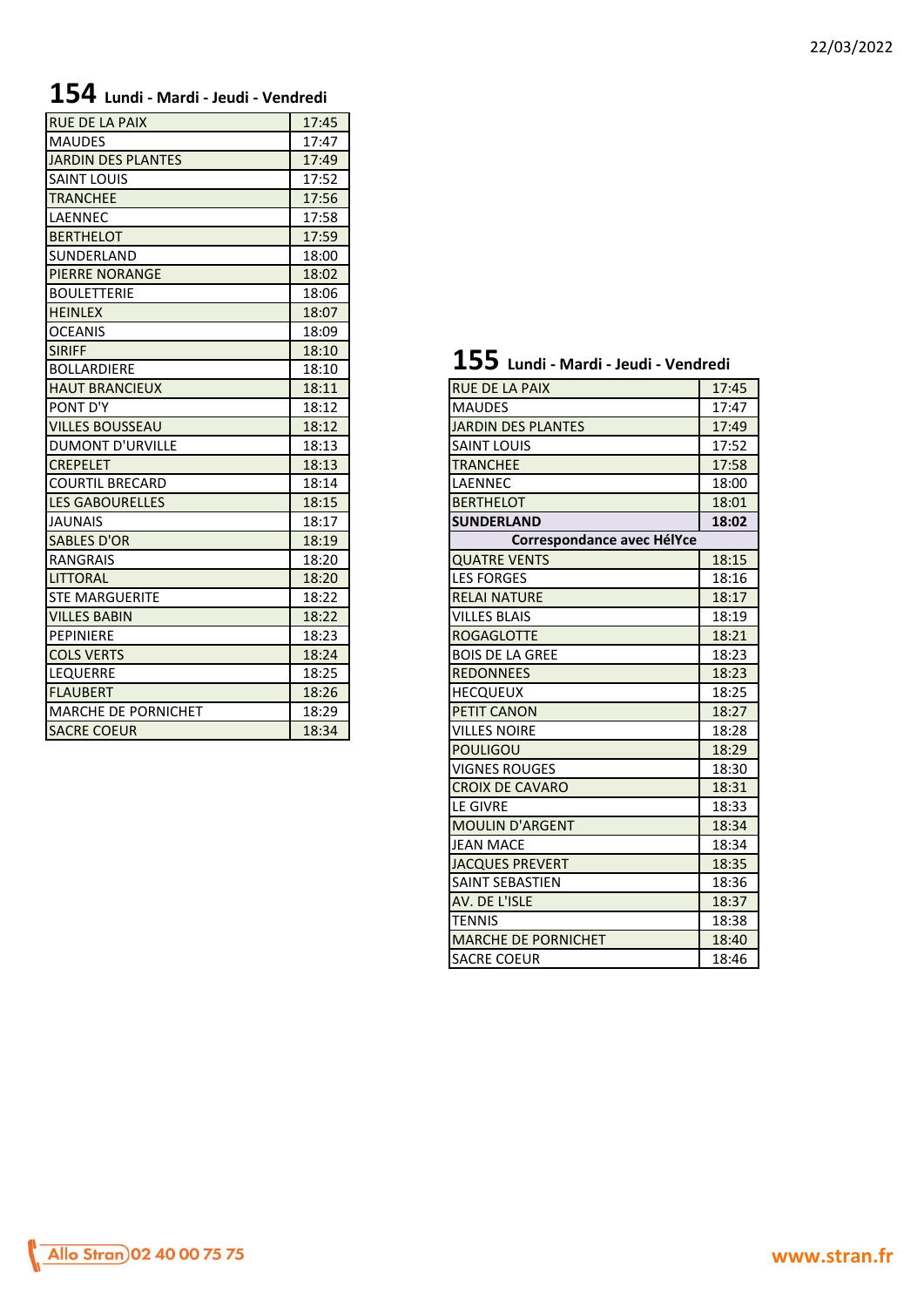# **181 Mercredi Midi**

| <b>RUE DE LA PAIX</b>      | 12:12 |                            |  |
|----------------------------|-------|----------------------------|--|
| <b>MAUDES</b>              | 12:14 |                            |  |
| <b>JARDIN DES PLANTES</b>  | 12:16 |                            |  |
| <b>SAINT LOUIS</b>         | 12:19 |                            |  |
| <b>TRANCHEE</b>            | 12:23 |                            |  |
| LAENNEC                    | 12:25 |                            |  |
| <b>BERTHELOT</b>           | 12:26 |                            |  |
| SUNDERLAND                 | 12:27 |                            |  |
| <b>PIERRE NORANGE</b>      | 12:29 |                            |  |
| <b>BOULETTERIE</b>         | 12:33 |                            |  |
| <b>HEINLEX</b>             | 12:34 |                            |  |
| <b>OCEANIS</b>             | 12:36 |                            |  |
| <b>SIRIFF</b>              | 12:37 |                            |  |
| <b>BOLLARDIERE</b>         | 12:37 |                            |  |
| <b>HAUT BRANCIEUX</b>      | 12:38 |                            |  |
| PONT D'Y                   | 12:38 |                            |  |
| <b>VILLES BOUSSEAU</b>     | 12:39 |                            |  |
| <b>DUMONT D'URVILLE</b>    | 12:40 |                            |  |
| <b>CREPELET</b>            | 12:40 | 182 Mercredi Midi          |  |
| <b>COURTIL BRECARD</b>     | 12:41 | <b>RUE DE LA PAIX</b>      |  |
| <b>LES GABOURELLES</b>     | 12:42 | <b>MAUDES</b>              |  |
| <b>JAUNAIS</b>             | 12:44 | <b>JARDIN DES PLANTES</b>  |  |
| <b>SABLES D'OR</b>         | 12:45 | <b>SAINT LOUIS</b>         |  |
| <b>RANGRAIS</b>            | 12:46 | <b>TRANCHEE</b>            |  |
| <b>LITTORAL</b>            | 12:47 | LAENNEC                    |  |
| <b>STE MARGUERITE</b>      | 12:48 | <b>BERTHELOT</b>           |  |
| <b>VILLES BABIN</b>        | 12:49 | <b>SUNDERLAND</b>          |  |
| PEPINIERE                  | 12:50 | Correspondance avec HélYce |  |
| <b>COLS VERTS</b>          | 12:51 | <b>QUATRE VENTS</b>        |  |
| LEQUERRE                   | 12:52 | <b>LES FORGES</b>          |  |
| <b>FLAUBERT</b>            | 12:54 | <b>RELAI NATURE</b>        |  |
| <b>MARCHE DE PORNICHET</b> | 12:57 | <b>VILLES BLAIS</b>        |  |
| <b>SACRE COEUR</b>         | 13:03 | <b>ROGAGLOTTE</b>          |  |
|                            |       |                            |  |

### **182 Mercredi Midi**

| 12:12<br><b>RUE DE LA PAIX</b><br><b>MAUDES</b><br>12:14<br><b>JARDIN DES PLANTES</b><br>12:16<br><b>SAINT LOUIS</b><br>12:19<br><b>TRANCHEE</b><br>12:24<br>LAENNEC<br>12:26<br><b>BERTHELOT</b><br>12:27<br><b>SUNDERLAND</b><br>12:27<br>Correspondance avec HélYce<br><b>QUATRE VENTS</b><br>12:38<br><b>LES FORGES</b><br>12:39<br><b>RELAI NATURE</b><br>12:40<br><b>VILLES BLAIS</b><br>12:43<br><b>ROGAGLOTTE</b><br>12:46<br><b>BOIS DE LA GREE</b><br>12:48<br><b>REDONNEES</b><br>12:49<br>12:51<br><b>HECQUEUX</b><br>12:53<br><b>VILLES NOIRE</b><br>12:54<br><b>POULIGOU</b><br>12:55<br><b>VIGNES ROUGES</b><br>12:56<br><b>CROIX DE CAVARO</b><br>12:57<br>12:59<br><b>LE GIVRE</b><br><b>MOULIN D'ARGENT</b><br>13:00<br><b>JEAN MACE</b><br>13:00<br><b>JACQUES PREVERT</b><br>13:01<br><b>SAINT SEBASTIEN</b><br>13:02<br>AV. DE L'ISLE<br>13:03<br><b>TENNIS</b><br>13:05 | ∸∪←<br>IVIEI LI EUI IVIIUI |  |
|-----------------------------------------------------------------------------------------------------------------------------------------------------------------------------------------------------------------------------------------------------------------------------------------------------------------------------------------------------------------------------------------------------------------------------------------------------------------------------------------------------------------------------------------------------------------------------------------------------------------------------------------------------------------------------------------------------------------------------------------------------------------------------------------------------------------------------------------------------------------------------------------------|----------------------------|--|
|                                                                                                                                                                                                                                                                                                                                                                                                                                                                                                                                                                                                                                                                                                                                                                                                                                                                                               |                            |  |
|                                                                                                                                                                                                                                                                                                                                                                                                                                                                                                                                                                                                                                                                                                                                                                                                                                                                                               |                            |  |
|                                                                                                                                                                                                                                                                                                                                                                                                                                                                                                                                                                                                                                                                                                                                                                                                                                                                                               |                            |  |
|                                                                                                                                                                                                                                                                                                                                                                                                                                                                                                                                                                                                                                                                                                                                                                                                                                                                                               |                            |  |
|                                                                                                                                                                                                                                                                                                                                                                                                                                                                                                                                                                                                                                                                                                                                                                                                                                                                                               |                            |  |
|                                                                                                                                                                                                                                                                                                                                                                                                                                                                                                                                                                                                                                                                                                                                                                                                                                                                                               |                            |  |
|                                                                                                                                                                                                                                                                                                                                                                                                                                                                                                                                                                                                                                                                                                                                                                                                                                                                                               |                            |  |
|                                                                                                                                                                                                                                                                                                                                                                                                                                                                                                                                                                                                                                                                                                                                                                                                                                                                                               |                            |  |
|                                                                                                                                                                                                                                                                                                                                                                                                                                                                                                                                                                                                                                                                                                                                                                                                                                                                                               |                            |  |
|                                                                                                                                                                                                                                                                                                                                                                                                                                                                                                                                                                                                                                                                                                                                                                                                                                                                                               |                            |  |
|                                                                                                                                                                                                                                                                                                                                                                                                                                                                                                                                                                                                                                                                                                                                                                                                                                                                                               |                            |  |
|                                                                                                                                                                                                                                                                                                                                                                                                                                                                                                                                                                                                                                                                                                                                                                                                                                                                                               |                            |  |
|                                                                                                                                                                                                                                                                                                                                                                                                                                                                                                                                                                                                                                                                                                                                                                                                                                                                                               |                            |  |
|                                                                                                                                                                                                                                                                                                                                                                                                                                                                                                                                                                                                                                                                                                                                                                                                                                                                                               |                            |  |
|                                                                                                                                                                                                                                                                                                                                                                                                                                                                                                                                                                                                                                                                                                                                                                                                                                                                                               |                            |  |
|                                                                                                                                                                                                                                                                                                                                                                                                                                                                                                                                                                                                                                                                                                                                                                                                                                                                                               |                            |  |
|                                                                                                                                                                                                                                                                                                                                                                                                                                                                                                                                                                                                                                                                                                                                                                                                                                                                                               |                            |  |
|                                                                                                                                                                                                                                                                                                                                                                                                                                                                                                                                                                                                                                                                                                                                                                                                                                                                                               | <b>PETIT CANON</b>         |  |
|                                                                                                                                                                                                                                                                                                                                                                                                                                                                                                                                                                                                                                                                                                                                                                                                                                                                                               |                            |  |
|                                                                                                                                                                                                                                                                                                                                                                                                                                                                                                                                                                                                                                                                                                                                                                                                                                                                                               |                            |  |
|                                                                                                                                                                                                                                                                                                                                                                                                                                                                                                                                                                                                                                                                                                                                                                                                                                                                                               |                            |  |
|                                                                                                                                                                                                                                                                                                                                                                                                                                                                                                                                                                                                                                                                                                                                                                                                                                                                                               |                            |  |
|                                                                                                                                                                                                                                                                                                                                                                                                                                                                                                                                                                                                                                                                                                                                                                                                                                                                                               |                            |  |
|                                                                                                                                                                                                                                                                                                                                                                                                                                                                                                                                                                                                                                                                                                                                                                                                                                                                                               |                            |  |
|                                                                                                                                                                                                                                                                                                                                                                                                                                                                                                                                                                                                                                                                                                                                                                                                                                                                                               |                            |  |
|                                                                                                                                                                                                                                                                                                                                                                                                                                                                                                                                                                                                                                                                                                                                                                                                                                                                                               |                            |  |
|                                                                                                                                                                                                                                                                                                                                                                                                                                                                                                                                                                                                                                                                                                                                                                                                                                                                                               |                            |  |
|                                                                                                                                                                                                                                                                                                                                                                                                                                                                                                                                                                                                                                                                                                                                                                                                                                                                                               |                            |  |
|                                                                                                                                                                                                                                                                                                                                                                                                                                                                                                                                                                                                                                                                                                                                                                                                                                                                                               |                            |  |